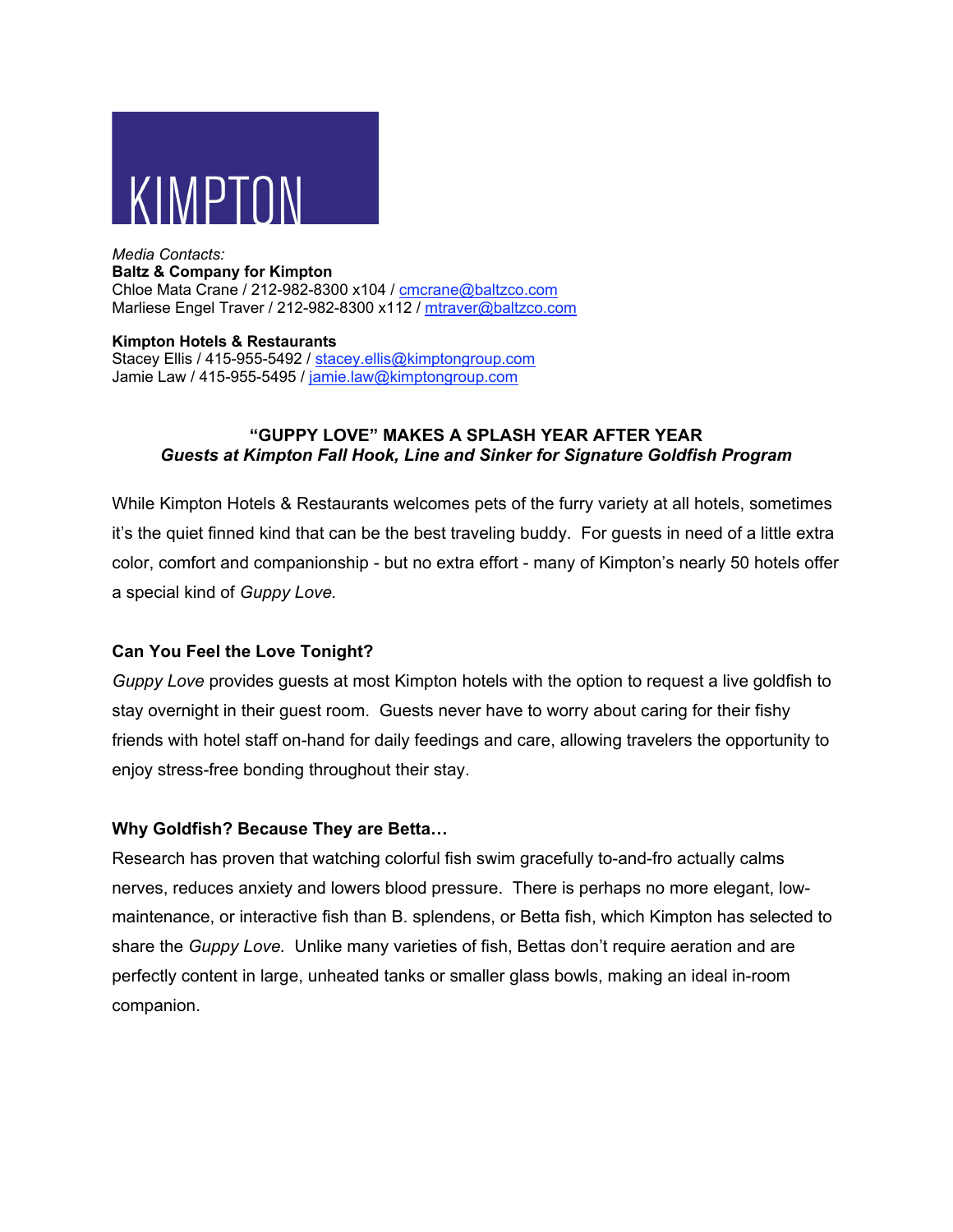#### **Spreading the Love…**

In addition to being fun friends for travelers, *Guppy Love* goldfish also double as popular centerpieces for group meetings, special events and wedding receptions. For example, a *FORTUNE* 500 company CEO was so mesmerized by his goldfish's soothing water-ballet, that he requested its presence as a table centerpiece at a meeting the following day to help participants relax and focus. Kimpton's Hotel Monaco in Denver previously incorporated guppies into a Fiji themed wedding that included sand, palm trees and a chocolate waterfall.

Since its introduction at all Hotel Monacos in 2001, and following its expansion to over 20 hotels throughout the country, *Guppy Love* has become a nationally-recognized signature element at Kimpton. Everyone from children to business travelers appreciate this temporary travel companion, giving a whole new meaning to the phrase, "sleeping with the fishes."

### **Participating** *Guppy Love* **Hotels Include:**

- FireSky Resort & Spa Scottsdale, AZ
- Pacific Palisades Hotel Vancouver, B.C.
- Cypress Hotel Cupertino, CA
- Argonaut Hotel San Francisco, CA
- Harbor Court Hotel San Francisco, CA
- Hotel Monaco San Francisco, CA
- Hotel Palomar San Francisco, CA
- Hotel Monaco Denver, CO
- Hotel Monaco Washington D.C.
- Hotel Palomar Washington D.C.
- EPIC Hotel Miami, FL
- Burnham Hotel Chicago, IL
- Hotel Monaco Chicago, IL
- Hotel Marlowe Cambridge, MA
- Hotel Monaco Baltimore, MD
- Hotel Monaco Portland, OR
- Hotel Vintage Plaza Portland, OR
- Hotel Palomar Dallas, TX
- Hotel Monaco Salt Lake City, UT
- Hotel Monaco Alexandria, VA
- Hotel Palomar Arlington, VA
- Hotel Monaco Seattle, WA
- Hotel Vintage Park Seattle, WA